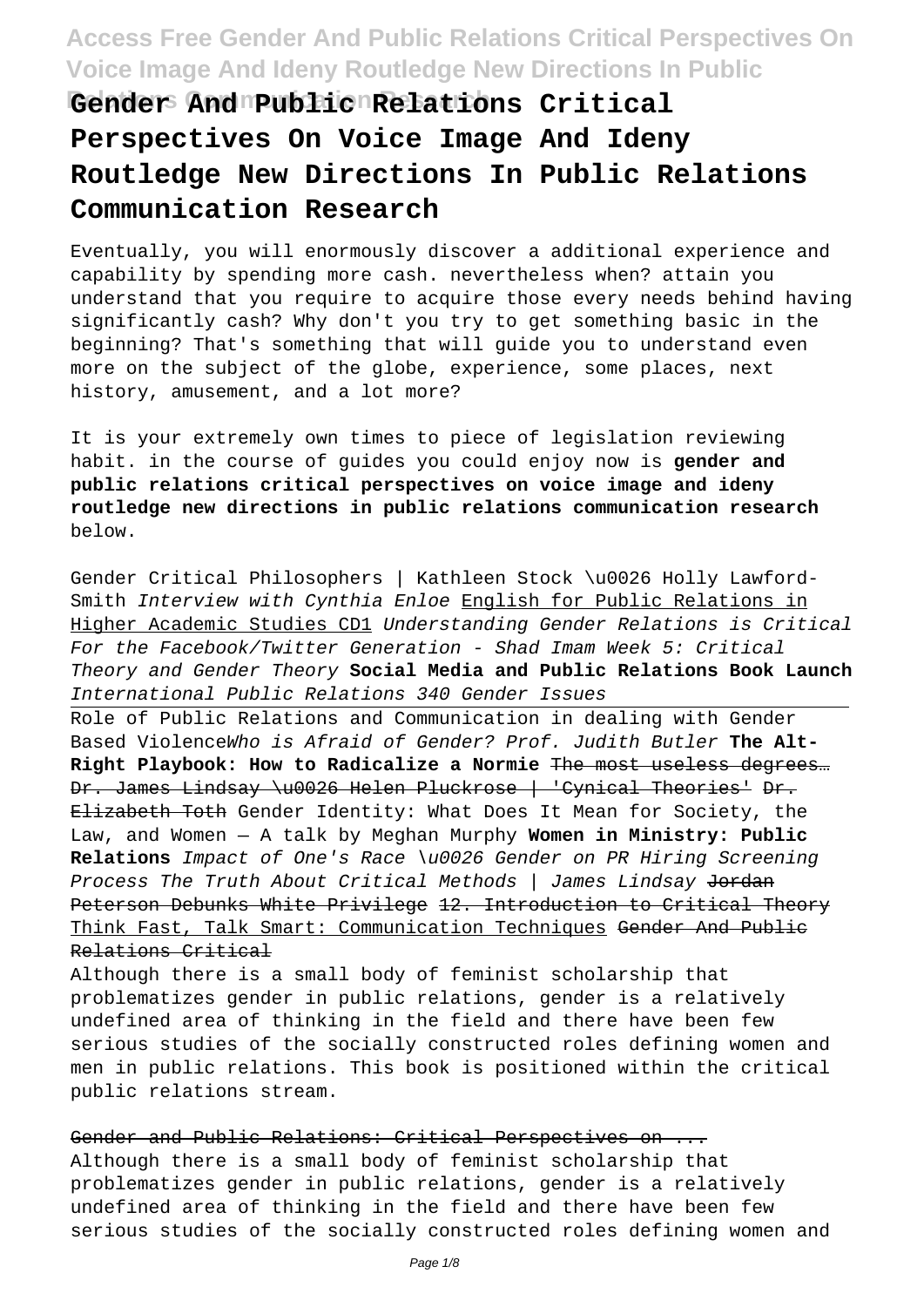**Redain public relations:** This book is positioned within the critical public relations stream.

Amazon.com: Gender and Public Relations: Critical ... Although there is a small body of feminist scholarship that problematizes gender in public relations, gender is a relatively undefined area of thinking in the field and there have been few serious studies of the socially constructed roles defining women and men in public relations. This book is positioned within the critical public relations stream.

#### Gender and Public Relations: Critical Perspectives on ...

Although there is a small body of feminist scholarship that problematizes gender in public relations, gender is a relatively undefined area of thinking in the field and there have been few serious studies of the socially constructed roles defining women and men in public relations. This book is positioned within the critical public relations stream.

#### Gender and Public Relations eBook by - 9781136758638

Although there is a small body of feminist scholarship that problematizes gender in public relations, gender is a relatively undefined area of thinking in the field and there have been few serious studies of the socially constructed roles defining women and men in public relations. This book is positioned within the critical public relations stream.

#### Amazon.com: Gender and Public Relations (Routledge New ...

This book furthers these aims by exploring gender within and through public relations in order to generate new strands of knowledge that will challenge the status quo. As such, the intention is to open new avenues of research and new ways of thinking about public relations. Over the last ?fty years or so, gender research employing critical feminist

Introduction: Gender and public relations: making meaning ... Gender and public relations: Critical perspectives on voice, image and identity. Routledge as part of the Taylor and Francis Group, Abingdon, Oxon, pp. 1-19. It is posted here for your personal use.

Gender and public relations: Making meaning, challenging ... Although there is a small body of feminist scholarship that problematizes gender in public relations, gender is a relatively undefined area of thinking in the field and there have been few serious studies of the socially constructed roles defining women and men in public relations. This book is positioned within the critical public relations stream.

Gender And Public Relations: Critical Perspectives On ... Although there is a small body of feminist scholarship that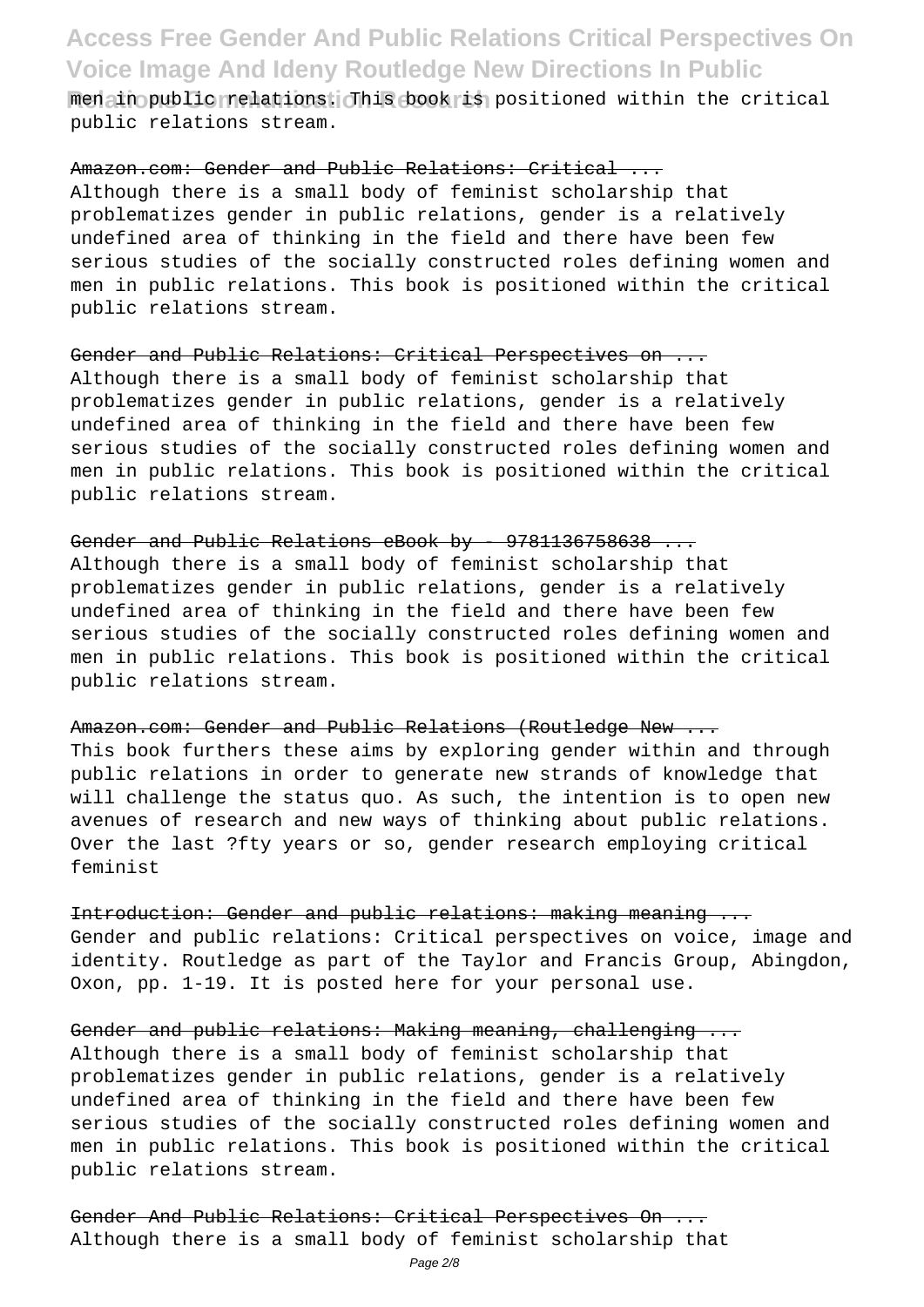problematizes gender in public relations, gender is a relatively undefined area of thinking in the field and there have been few serious studies of the socially constructed roles defining women and men in public relations. This book is positioned within the critical public relations stream.

[PDF] Critical Perspectives In Public Relations | Download ... Gender and Public Relations: Critical Perspectives on ... Although there is a small body of feminist scholarship that problematizes gender in public relations, gender is a relatively undefined area of thinking in the field and there have been few serious studies of the socially constructed roles defining women and men in public relations.

Gender And Public Relations Critical Perspectives On Voice ... to the public relations industry is "the impact on the field of public relations that occurs when the number of practitioners who are female is larger than the number who are male" (Heath, 2005, p. 323). The main issue surrounding the idea of feminization is, "the concern that the increasing

Women in public relations: The influence of gender on ... Thematically, the roundtable focused on the cultural effects and critical power relations in and between public relations and society. This book furthers these aims by exploring gender within and through public relations in order to generate new strands of knowledge that will challenge the status quo.

Gender and public relations: Making meaning, challenging ... Although there is a small body of feminist scholarship that problematizes gender in public relations, gender is a relatively undefined area of thinking in the field and there have been few serious studies of the socially constructed roles defining women and men in public relations. This book is positioned within the critical public relations stream.

Gender and Public Relations eBook por - 9781136758638 ... Waymer, D, Heath, RL (2015) Critical race and public relations: The case of environmental racism and risk bearer agency. In: L'Etang, J, McKie, D, Snow, N. (eds) The Routledge Handbook of Critical Public Relations. New York: Routledge, pp. 289 – 302. Google Scholar

The Starbucks Race Together Initiative: Analyzing a public ... Precisely because gender is such an important dimension of all public policy, and because the promotion of gender equality depends on the commitment of professionals in all fields, the specialization is of interest to students in all concentrations.

Gender and Public Policy | Columbia SIPA Demographic information on Public relations specialists in the US. The average age of male Public relations specialists in the workforce is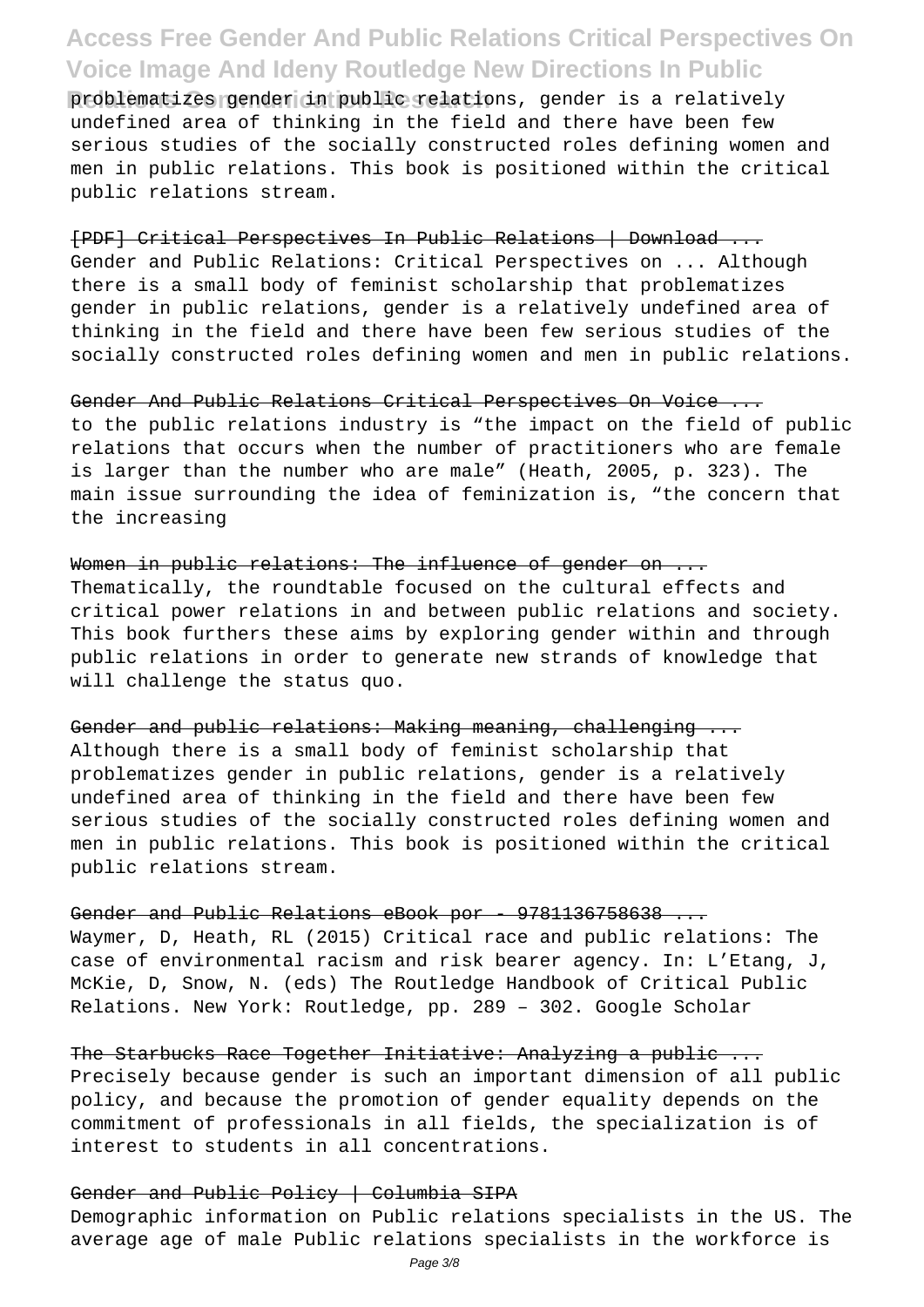**Relations Communication Research** 42.2 and of female Public relations specialists is 38.2, and the most common race/ethnicity for Public relations specialists is White (Non-Hispanic).

#### Public relations specialists | Data USA

Feminist theory is the extension of feminism into theoretical, fictional, or philosophical discourse. It aims to understand the nature of gender inequality.It examines women's and men's social roles, experiences, interests, chores, and feminist politics in a variety of fields, such as anthropology and sociology, communication, media studies, psychoanalysis, home economics, literature ...

Although there is a small body of feminist scholarship that problematizes gender in public relations, gender is a relatively undefined area of thinking in the field and there have been few serious studies of the socially constructed roles defining women and men in public relations. This book is positioned within the critical public relations stream. Through the prism of 'gender and public relations', it examines not only the manipulatory, but also the emancipatory, subversive and transformatory potential of public relations for the construction of meaning. Its focus is on the dynamic interrelationships arising from public relations activities in society and the gendered, lived experiences of people working in the occupation of public relations. There are many previously unexplored areas within and through public relations which the book examines. These include: the production of social meaning and power relations advocacy and activist campaigns for social and political change the negotiation of identity, diversity and cultural practice celebrity, bodies, fashion and harassment in the workplace notions of managing reputation and communicating policy. In extending the field of inquiry, this edited collection highlights how gender is accomplished and transformed, and, thus how power is exercised and inequality (re)produced or challenged in public relations. The book will expand thinking about power relations and privilege for both women and men and how these are affected by the interplay of social, cultural and institutional practices. Winner of the Outstanding Book PRide Award, awarded by the National Communication Association (NCA).

The past 20 years have seen an influx of women into the practice of public relations, yet gender-based disparities in pay and advancement remain a troubling reality. As the field becomes feminized, moreover, female and male practitioners alike confront the prospect of dwindling salaries and prestige. This landmark book presents a comprehensive examination of the status of women in public relations and proposes concrete ways to achieve greater parity in education and practice. The authors integrate the theoretical literature of public relations and gender with results of a major longitudinal study of women in the field, along with illuminating focus group and interview data. Topics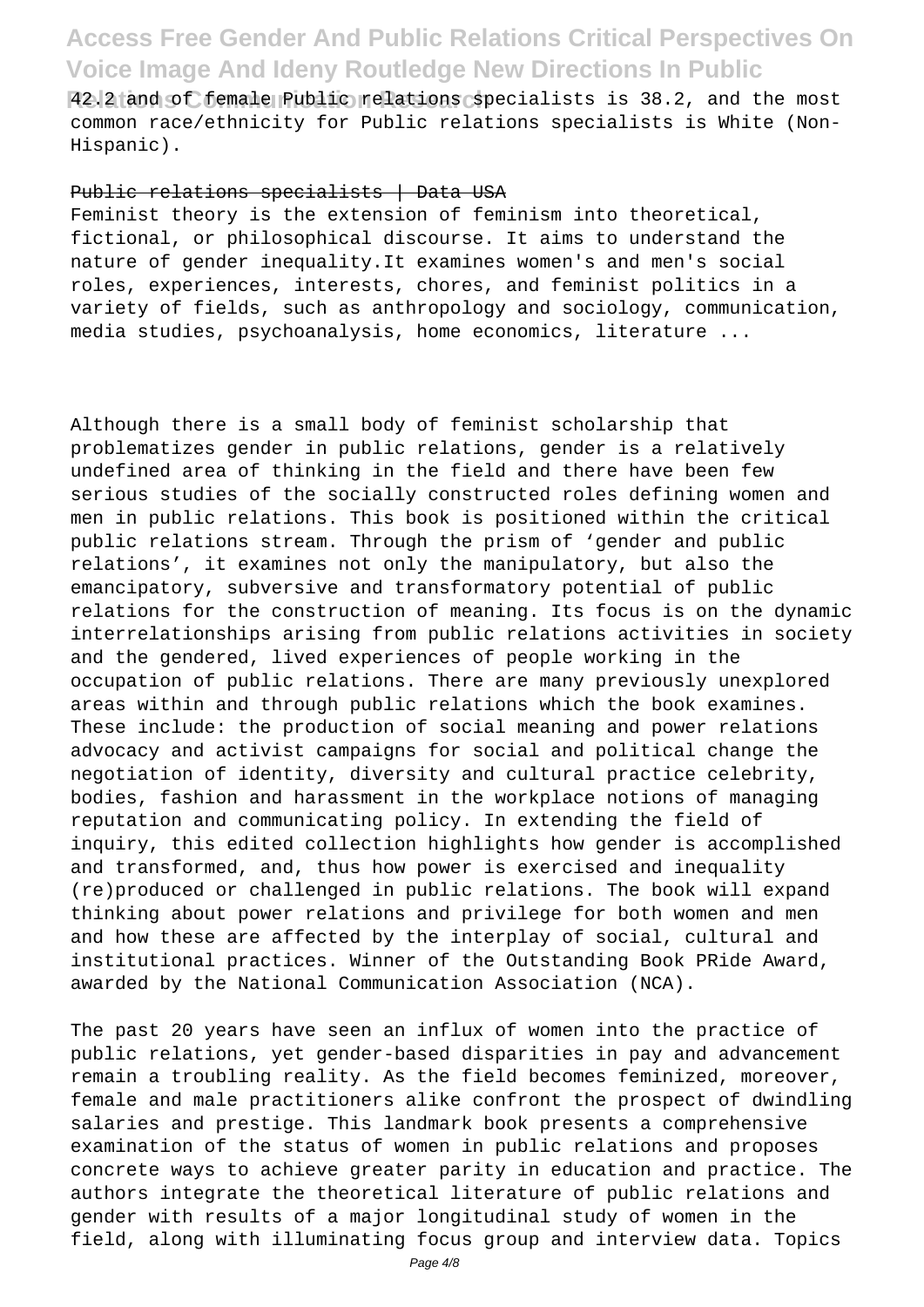Relation Relations Contributing to sex discrimination; how public relations stacks up against other professions on gender-related issues; the challenges facing female managers and entrepreneurs; the experiences of ethnic minority professionals; the salary gap; the glass ceiling; and how to foster solutions on individual, organizational, and societal levels. This volume is an essential read for both educators and practitioners in public relations. It can be used as a course text in graduate research seminars, and also as a supplemental text in courses addressing gender issues in PR. It serves as a useful guide for young practitioners entering the profession, and provides critical insights for public relations managers.

Critical theory has a long history, but a relatively recent intersection with public relations. This ground-breaking collection engages with commonalities and differences in the traditions, whilst encouraging plural perspectives in the contemporary public relations field. Compiled by a high-profile and widely respected team of academics and bringing together other key scholars from this field and beyond, this unique international collection marks a major stage in the evolution of critical public relations. It will increasingly influence how critical theory informs public relations and communication. The collection takes stock of the emergence of critical public relations alongside diverse theoretical traditions, critiques and actions, methodologies and future implications. This makes it an essential reference for public relations researchers, educators and students around a world that is becoming more critical in the face of growing inequality and environmental challenges. The volume is also of interest to scholars in advertising, branding, communication, consumer studies, cultural studies, marketing, media studies, political communication and sociology.

What is public relations? What do public relations professionals do? And what are the theoretical underpinnings that drive the discipline? This handbook provides an up-to-date overview of one of the most contested communication professions. The volume is structured to take readers on a journey to explore both the profession and the discipline of public relations. It introduces key concepts, models, and theories, as well as new theorizing efforts undertaken in recent years. Bringing together scholars from various parts of the world and from very different theoretical and disciplinary traditions, this handbook presents readers with a great diversity of perspectives in the field.

Public Relations and Social Theory: Key Figures, Concepts and Developments broadens the theoretical scope of public relations studies by applying the work of a group of prominent social theorists to make sense of the practice. The volume focuses on the work of key social theorists, including Max Weber, Karl Marx, John Dewey, Jürgen Habermas, Niklas Luhmann, Michel Foucault, Ulrich Beck, Pierre Bourdieu, Anthony Giddens, Robert Putnam, Erving Goffman, Peter L. Berger, Gayatri Chakravorty Spivak, Bruno Latour, Dorothy Smith,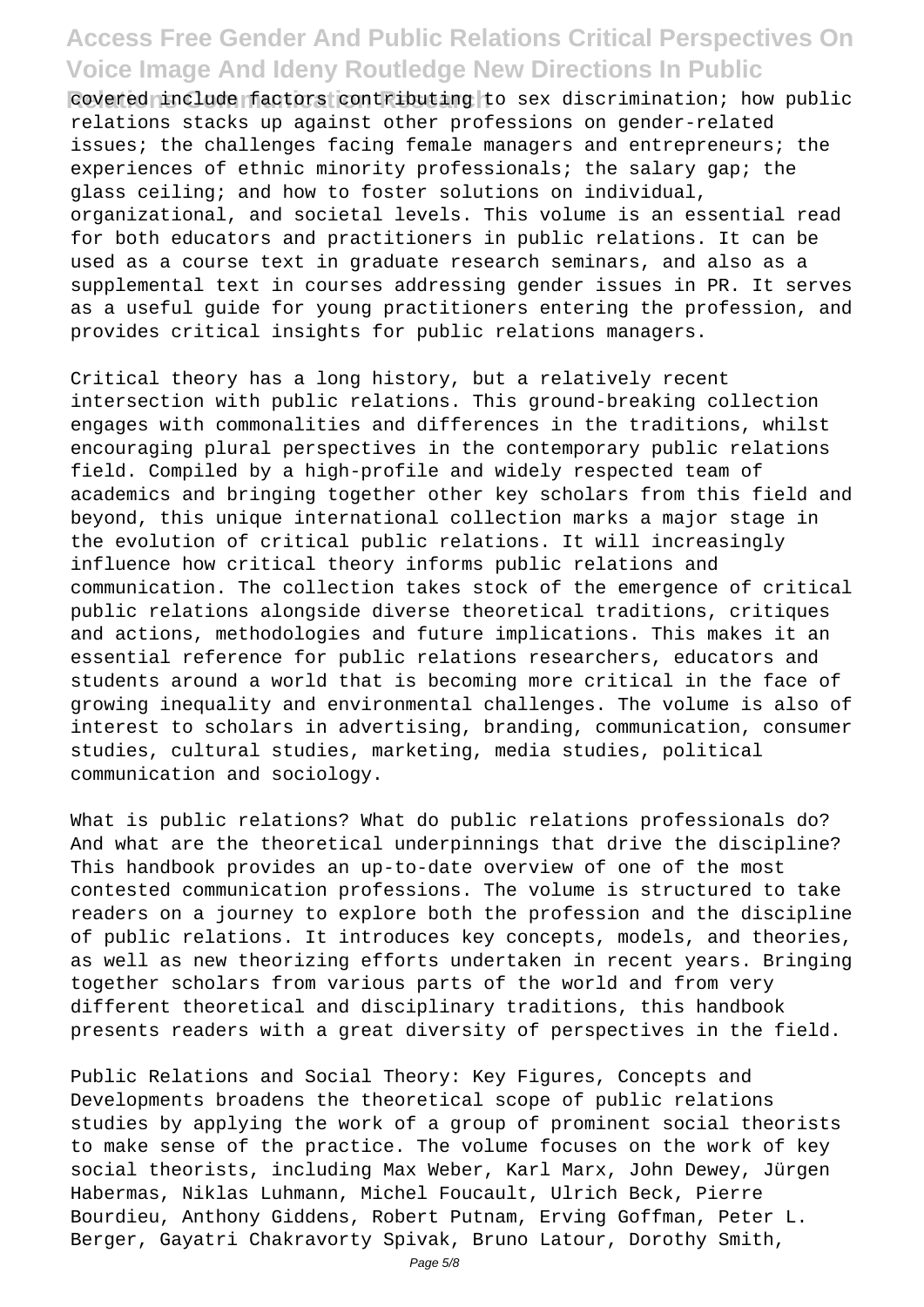Zygmunt Bauman, Harrison White, John W. Meyer, Luc Boltanski and Chantal Mouffe. Each chapter is devoted to an individual theorist, providing an overview of that theorist's key concepts and contributions, and exploring how these can be applied to public relations as a practice. Each chapter also includes a box giving a short and concise presentation of the theorist, along with recommendation of key works and secondary literature.

From the start, women were central to a century of westward migration in the U.S. Community Building and Early Public Relations: Pioneer Women's Role on and after the Oregon Trail offers a path forward in broadening PR's Caucasian/White male-gendered history in the U.S. Undergirded by humanist, communitarian, critical race theory, social constructionist perspectives, and a feminist communicology lens, this book analyzes U.S. pioneer women's lived experiences, drawing parallels with PR's most basic functions – relationship-building, networking, community building, boundary spanning, and advocacy. Using narrative analysis of diaries and reminiscences of women who travelled 2,000+ miles on the Oregon Trail in the mid-to-late 1800s, Pompper uncovers how these women filled roles of Caretaker/Advocate, Community Builder of Meeting Houses and Schools, served a Civilizing Function, offered Agency and Leadership, and provided Emotional Connection for Social Cohesion. Revealed also is an inevitable paradox as Caucasian/White pioneer women's interactional qualities made them complicit as colonizers, forever altering indigenous peoples' way of life. This book will be of interest to undergraduate and graduate PR students, PR practitioners, and researchers of PR history and social identity intersectionalities. It encourages us to expand the definition of PR to include community building, and to revise linear timeline and evolutionary models to accommodate voices of women and people of color prior to the twentieth century.

Aldoory and Toth present a socio-ecological model for understanding and building a feminist future public relations. This approach acknowledges previous gaps in scholarship and practice caused by ideological, societal, mediated, and organizational factors constructing norms and expectations for gender and race.

Inextricably linked to neoliberal market economies, public relations' influence in our promotional culture is profound. Yet many aspects of the professional role are under-researched and poorly understood, including the impact on workers who construct displays of feeling to elicit a desired emotional response, to earn trust and manage clients. The emotionally demanding nature of this aspirational work, and how this is symptomatic of "always on" culture, is particularly overlooked. Drawing on interviews with practitioners and agency directors, together with the author's personal insights from observations in the field, this book fills a significant gap in knowledge by presenting a critical-interpretive exploration of everyday relational work of account handlers in PR agencies. In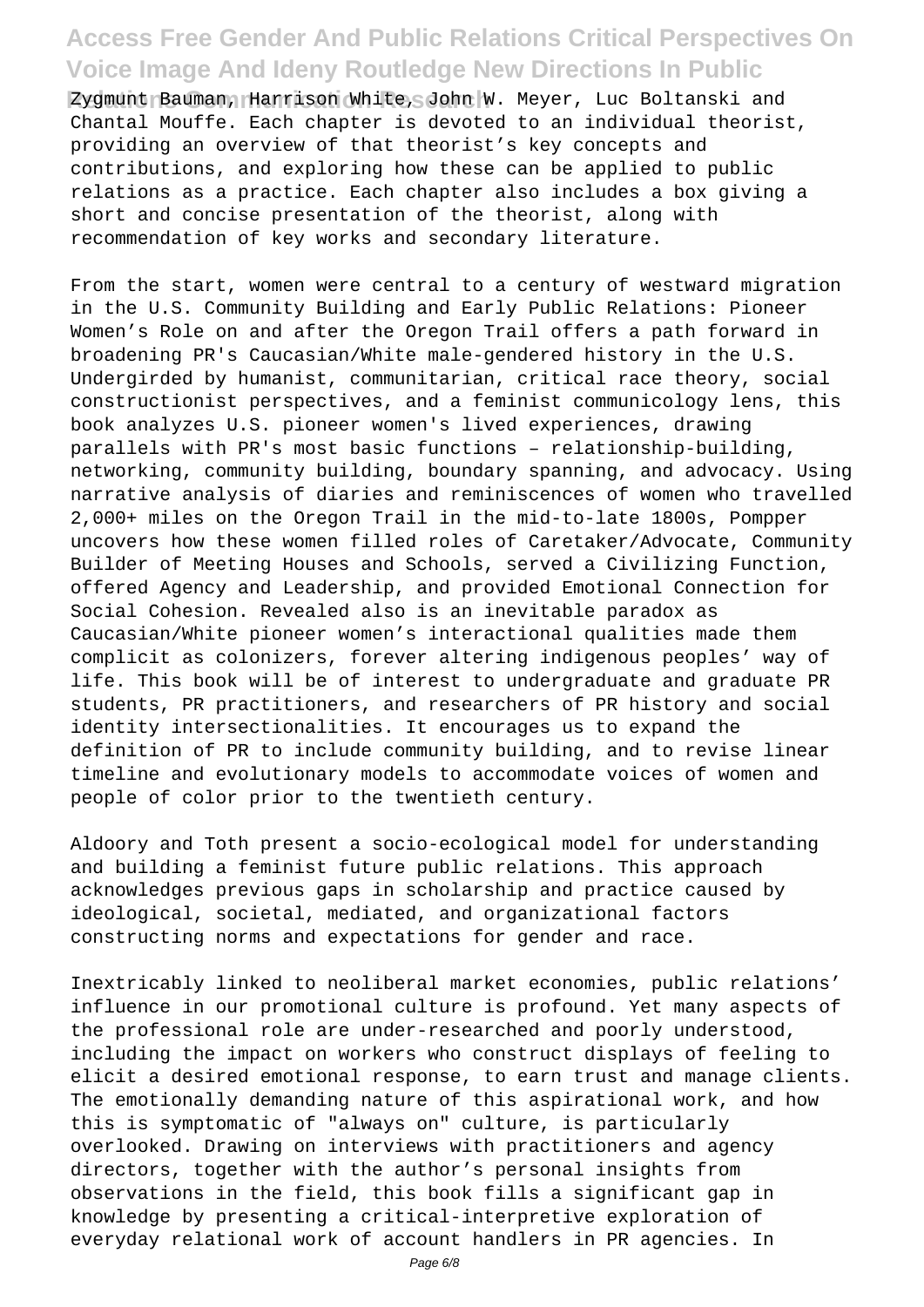**Relative Communications Communicationship-driven, highly contingent nature of this** work, the author shows that emotional labour is a defining feature of professionalism, even as public relations is reconfigured in the digital age. In doing so, the book draws on a wide range of related contemporary social and cultural theories, as well as critical public relations and feminist public relations literature. Scholars, educators and research students in PR and communications studies will gain rich insights into the emotion management strategies employed by public relations workers in handling professional relationships with clients, journalists and their colleagues, thereby uncovering some of the taken-for-granted aspects of this gendered, promotional work.

Power, Diversity and Public Relations addresses the lack of diversity in PR by revealing the ways in which power operates within the occupation to construct archetypal practitioner identities, occupational belonging and exclusion. It explores the ways in which the field is normatively constructed through discourse, and examines how the experiences of practitioners whose ethnicity and class differ from the 'typical' PR background, shape alternative understandings of the occupation and their place within it. The book applies theoretical perspectives ranging from Bourdieuvian and occupational sociology to postcolonial and critical race theory, to a variety of empirical data from the UK PR industry. Diversity emerges as a product of the dialectics between occupational structures, norms and practitioners' reactions to those constraints; it follows that improving diversity is best understood as an exercise in democracy, where all practitioner voices are heard, valued, and encompass the potential for change. This insightful text will be essential reading for researchers and students in Public Relations, Communications, Media Studies, Promotional Industries, as well as all scholars interested in the sociology of race and work relations.

Experiencing Public Relations examines the everyday experiences of PR practitioners in order to better understand how public relations is perceived by those outside and within the field. The book aims to provoke debate around the nature of public relations by looking at how it is defined at a theoretical level, compared to how it is lived and represented in the real world. Chapters feature work from some of the world's leading public relations scholars. They cover a diverse range of subjects, such as representations of PR in fiction and film, terrorist use of public relations, the impact of social media on this medium and a study of 'dirty work' within the PR industry. The book also explores international PR practices, presenting analysis from contributors based in Australia, Germany, India, Norway, New Zealand, Poland, Russia, Slovenia, Spain, South Africa, Sweden, Taiwan, UAE, UK, USA and Venezuela. Experiencing Public Relations goes beyond the 'frontstage' scholarship of public relations to bring together stories of PR in daily life, revealing how influential theories work out in practice and translate into different cultural and social contexts. This book will provide researchers, professionals and students with a